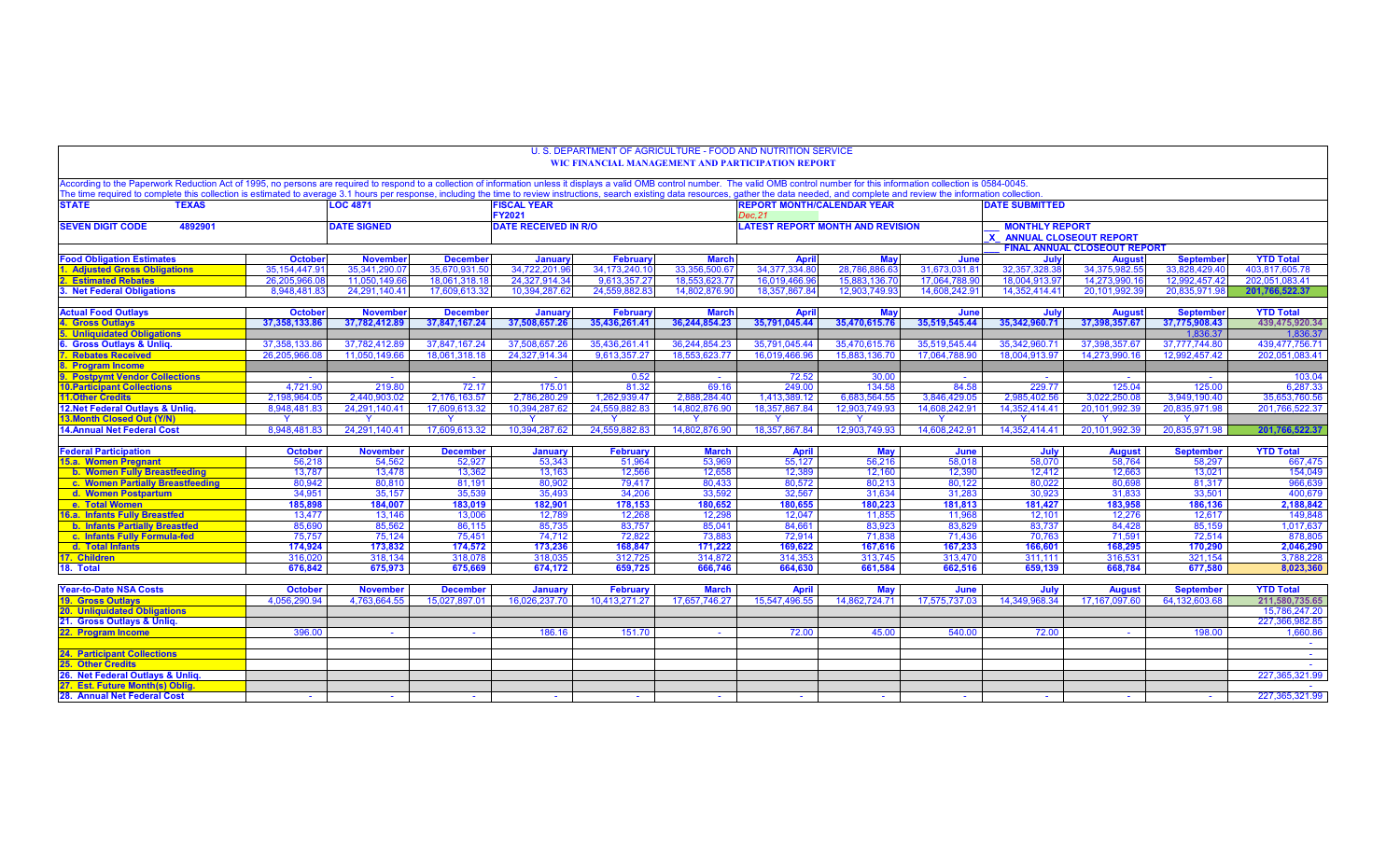٦

|                                                                                      | <b>Remember to</b>                                               | <b>COST CATEGORY</b>                              |                             |                                |  |  |  |  |
|--------------------------------------------------------------------------------------|------------------------------------------------------------------|---------------------------------------------------|-----------------------------|--------------------------------|--|--|--|--|
| <b>TRANSACTION</b>                                                                   | Enter a Minus SIGN (-)<br>for Negative Numbers                   | (A)<br><b>FOOD</b>                                | (B)<br><b>NSA</b>           | $\overline{C}$<br><b>TOTAL</b> |  |  |  |  |
| 29. Formula Grant                                                                    |                                                                  | 260,494,210.00                                    | 221,127,620.00              | 481,621,830.00                 |  |  |  |  |
| 30. Prior Year Spending Options:                                                     |                                                                  |                                                   |                             |                                |  |  |  |  |
| a. Spendforward from Prior Year                                                      |                                                                  |                                                   | 17,192,104.64               | 17, 192, 104. 64               |  |  |  |  |
| b. Backspend to Prior Year                                                           |                                                                  |                                                   |                             | 0.00                           |  |  |  |  |
| 31. Subtotal (29 plus 30)                                                            |                                                                  | 260,494,210.00                                    | 238,319,724.64              | 498,813,934.64                 |  |  |  |  |
| 32. Annual Net Federal Cost                                                          |                                                                  | 201,766,522.37                                    | 227,365,321.99              | 429,131,844.36                 |  |  |  |  |
| 33. Balance Before Application of Prepayment                                         |                                                                  |                                                   |                             |                                |  |  |  |  |
| Vendor Collections (31 minus 32)<br>34. Prepayment Vendor Collections Applied to NSA |                                                                  | 58,727,687.63                                     | 10,954,402.65<br>507,729.20 | 69,682,090.28                  |  |  |  |  |
|                                                                                      |                                                                  | (507, 729.20)                                     |                             | 0.00                           |  |  |  |  |
| 35. Balance Before Conversion (33 plus 34)<br>36. Conversion:                        |                                                                  | 58,219,958.43                                     | 11,462,131.85               | 69,682,090.28                  |  |  |  |  |
| a.Food to NSA                                                                        |                                                                  |                                                   |                             |                                |  |  |  |  |
| <b>b.NSA to Food</b>                                                                 |                                                                  |                                                   |                             | 0.00<br>0.00                   |  |  |  |  |
| 37. Balance After Conversion (35 plus 36)                                            |                                                                  |                                                   | 11,462,131.85               |                                |  |  |  |  |
| 38. Current Year Spending Options:                                                   |                                                                  | 58,219,958.43                                     |                             | 69,682,090.28                  |  |  |  |  |
| a.Spendforward to Following Year                                                     |                                                                  |                                                   | (11, 462, 131.85)           |                                |  |  |  |  |
| <b>b.Backspend from Following Year</b>                                               |                                                                  |                                                   |                             | (11, 462, 131.85)<br>0.00      |  |  |  |  |
| 39. Results of Report Year Program                                                   |                                                                  |                                                   |                             |                                |  |  |  |  |
| Operations (37 plus 38)                                                              |                                                                  | 58,219,958.43                                     | 0.00                        | 58,219,958.43                  |  |  |  |  |
| 40. Preliminary Recoveries/Cash Transfers                                            |                                                                  |                                                   |                             |                                |  |  |  |  |
| a.Preliminary Recoveries                                                             |                                                                  | (57,000,000.00)                                   |                             | (57,000,000.00)                |  |  |  |  |
| <b>b.Cash Transfers In (Out)</b>                                                     |                                                                  |                                                   |                             | 0.00                           |  |  |  |  |
| c. Total Recoveries/Cash Transfers                                                   |                                                                  | (57,000,000.00)                                   | 0.00                        | (57,000,000.00)                |  |  |  |  |
| 41. Federal Funds to be Recovered (Restored)                                         |                                                                  |                                                   |                             |                                |  |  |  |  |
| (39 plus 40c)                                                                        |                                                                  | 1,219,958.43                                      | 0.00                        | 1,219,958.43                   |  |  |  |  |
| <b>Explanatory Notes:</b>                                                            |                                                                  |                                                   |                             |                                |  |  |  |  |
| 42. Funds Spent for Breast Pumps                                                     |                                                                  | 785,676.78                                        |                             | 785,676.78                     |  |  |  |  |
| 43. Average Migrant Participation (July - June)                                      |                                                                  |                                                   |                             | 642                            |  |  |  |  |
| Remarks:                                                                             |                                                                  |                                                   |                             |                                |  |  |  |  |
| <b>Medicaid Reimbursements:</b>                                                      |                                                                  | 35,653,760.56                                     |                             |                                |  |  |  |  |
| <b>IAPD Expenditures:</b>                                                            |                                                                  | 14,321,006.09                                     |                             |                                |  |  |  |  |
| FFCRA NSA COVID Funds draw ADM                                                       |                                                                  | 17,914,383.00                                     |                             |                                |  |  |  |  |
| FFCRA NSA COVID Funds draw FOOD                                                      |                                                                  | 23,043,192.00                                     |                             |                                |  |  |  |  |
| <b>Certification:</b>                                                                |                                                                  | <b>Typed Name and Title of Certifying Officer</b> |                             |                                |  |  |  |  |
|                                                                                      |                                                                  | <b>Edgar Curtis, Director</b>                     |                             |                                |  |  |  |  |
|                                                                                      | I certify to the best of my knowledge and belief that the report | <b>Signature</b>                                  |                             |                                |  |  |  |  |
|                                                                                      | is correct and that all outlays and unliquidated obligations are |                                                   |                             |                                |  |  |  |  |
|                                                                                      |                                                                  | <b>Telephone Number</b>                           |                             |                                |  |  |  |  |
| for the purposes set forth in the award document.                                    |                                                                  | 512-341-4504                                      |                             |                                |  |  |  |  |

 $\overline{\phantom{a}}$